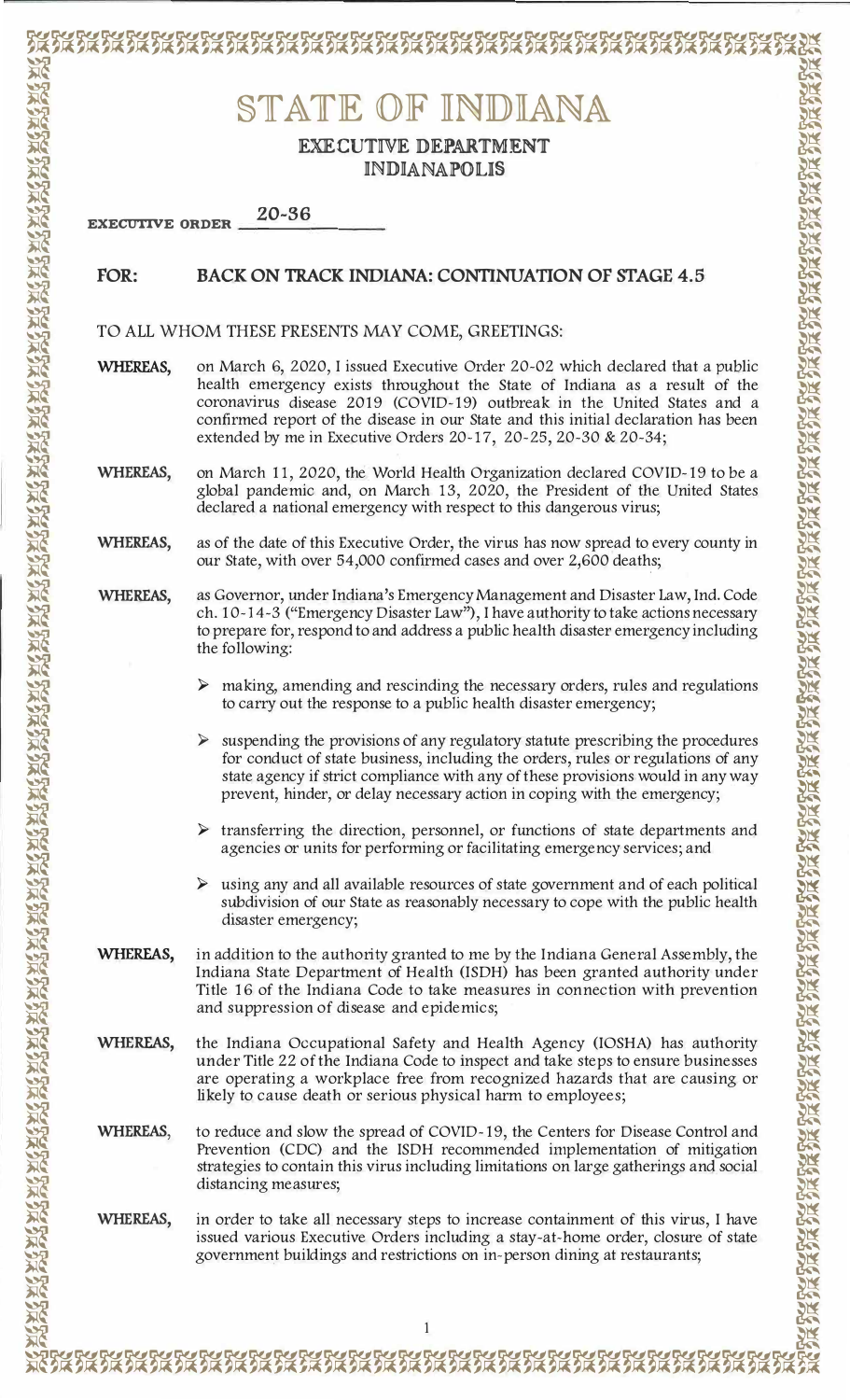| prioritizing Hoosiers' health in reopening our economy;<br>restrictions and limitations than the previous stage, as follows:<br>$\blacktriangleright$<br>continued until May 4, 2020 when Stage 2 commenced;<br>May 22, 2020 when Stage 3 commenced;<br>until June 12, 2020, when Stage 4 commenced;<br>2020, and expired at 11:59 on July 3, 2020; and<br>Friday, July 17, 2020;<br>WHEREAS,<br>may be required to stay at the current stage or return to a prior stage;<br>WHEREAS,<br>tracing;<br>significant lessening of further restrictions occurs;<br>efforts; and<br>protect Hoosiers from the spread of this dangerous virus.<br>NOW, THEREFORE, I, Eric J. Holcomb, by virtue of the authority vested in me as Governor by the<br>Indiana Constitution and the laws of the State of Indiana, do hereby order:<br>1. Continuation of Stage 4.5<br>a. All Indiana counties, except Elkhart county, will continue in Stage 4.5 until 11:59 p.m.<br>on Friday, July 31, 2020.<br>b. All individuals in counties in Stage 4.5 shall follow the directives in Executive Order<br>20-32 as modified by Executive Order 20-35 and this Executive Order.<br>$\overline{2}$ | WHEREAS, |                                                                                                                                                                                                                                                                                                                                                                                                                                                                                                                 |
|------------------------------------------------------------------------------------------------------------------------------------------------------------------------------------------------------------------------------------------------------------------------------------------------------------------------------------------------------------------------------------------------------------------------------------------------------------------------------------------------------------------------------------------------------------------------------------------------------------------------------------------------------------------------------------------------------------------------------------------------------------------------------------------------------------------------------------------------------------------------------------------------------------------------------------------------------------------------------------------------------------------------------------------------------------------------------------------------------------------------------------------------------------------------------|----------|-----------------------------------------------------------------------------------------------------------------------------------------------------------------------------------------------------------------------------------------------------------------------------------------------------------------------------------------------------------------------------------------------------------------------------------------------------------------------------------------------------------------|
|                                                                                                                                                                                                                                                                                                                                                                                                                                                                                                                                                                                                                                                                                                                                                                                                                                                                                                                                                                                                                                                                                                                                                                              |          | by consulting with experts utilizing a data-driven approach to make decisions<br>based on facts, science, and recommendations from experts in health care,<br>business, labor, and education, we began to reopen our Hoosier economy while                                                                                                                                                                                                                                                                      |
|                                                                                                                                                                                                                                                                                                                                                                                                                                                                                                                                                                                                                                                                                                                                                                                                                                                                                                                                                                                                                                                                                                                                                                              | WHEREAS, | to continue mitigation of COVID-19 and to lower the risk of a resurgence, a<br>measured and staggered approach to reopening businesses and entities has been<br>instituted. Five stages were outlined with each ensuing stage being subject to fewer                                                                                                                                                                                                                                                            |
|                                                                                                                                                                                                                                                                                                                                                                                                                                                                                                                                                                                                                                                                                                                                                                                                                                                                                                                                                                                                                                                                                                                                                                              |          | Stage 1 began with the stay-at-home directive issued on March 23, 2020, and                                                                                                                                                                                                                                                                                                                                                                                                                                     |
|                                                                                                                                                                                                                                                                                                                                                                                                                                                                                                                                                                                                                                                                                                                                                                                                                                                                                                                                                                                                                                                                                                                                                                              |          | Stage 2 began the reopening of Indiana on May 4, 2020, and continued until                                                                                                                                                                                                                                                                                                                                                                                                                                      |
|                                                                                                                                                                                                                                                                                                                                                                                                                                                                                                                                                                                                                                                                                                                                                                                                                                                                                                                                                                                                                                                                                                                                                                              |          | Stage 3 continued the reopening of Indiana on May 22, 2020, and continued                                                                                                                                                                                                                                                                                                                                                                                                                                       |
|                                                                                                                                                                                                                                                                                                                                                                                                                                                                                                                                                                                                                                                                                                                                                                                                                                                                                                                                                                                                                                                                                                                                                                              |          | Stage 4 further expanded the reopening of Indiana, beginning on June 12,                                                                                                                                                                                                                                                                                                                                                                                                                                        |
|                                                                                                                                                                                                                                                                                                                                                                                                                                                                                                                                                                                                                                                                                                                                                                                                                                                                                                                                                                                                                                                                                                                                                                              |          | Subject to continuing improvement, Stage 5 was scheduled to begin at 12:01<br>a.m. on July 4, 2020, however, Stage 5 was replaced by Stage 4.5 which began<br>at 11:59 p.m. on Friday, July 3, 2020, and is set to expire at 11:59 p.m. on                                                                                                                                                                                                                                                                      |
|                                                                                                                                                                                                                                                                                                                                                                                                                                                                                                                                                                                                                                                                                                                                                                                                                                                                                                                                                                                                                                                                                                                                                                              |          | as the impact of COVID-19 for each county has varied, the impact in each county<br>will be continually assessed to determine which stage applies to a particular county<br>at the end of each time period. If the impact of COVID-19 is minimal or has<br>significantly lessened, the county may be permitted to advance to the next stage.<br>However, if the impact of COVID-19 has increased or failed to lessen, the county                                                                                 |
|                                                                                                                                                                                                                                                                                                                                                                                                                                                                                                                                                                                                                                                                                                                                                                                                                                                                                                                                                                                                                                                                                                                                                                              |          | for a county to advance to the next stage or be required to stay at a current stage<br>or return to a prior stage, the following factors will be considered: i) the number<br>of hospitalized COVID-19 patients; ii) the capacity for critical care beds and<br>ventilators; iii) the ability to test for COVID-19; and iv) the capacity for contact                                                                                                                                                            |
|                                                                                                                                                                                                                                                                                                                                                                                                                                                                                                                                                                                                                                                                                                                                                                                                                                                                                                                                                                                                                                                                                                                                                                              | WHEREAS, | since the reopening of Indiana began on May 4, 2020, the number of hospitalized<br>COVID-19 patients has recently increased; our capacity for critical care beds and<br>ventilators is stable; our testing for COVID-19 is available to all Hoosiers; and our<br>ability to contact trace is available and ongoing in all 92 counties; however, the<br>percentage of positive cases compared to the number of tests performed has<br>increased in recent days and thus, warrants additional monitoring before a |
|                                                                                                                                                                                                                                                                                                                                                                                                                                                                                                                                                                                                                                                                                                                                                                                                                                                                                                                                                                                                                                                                                                                                                                              | WHEREAS, | throughout many areas across the United States, there are preliminary signs of<br>increased coronavirus spread and evidence of resurgence in areas where there has<br>been significant reopening of businesses and easing or disregard of mitigation                                                                                                                                                                                                                                                            |
|                                                                                                                                                                                                                                                                                                                                                                                                                                                                                                                                                                                                                                                                                                                                                                                                                                                                                                                                                                                                                                                                                                                                                                              | WHEREAS, | based on all of the above, Indiana must refrain from transitioning fully into Stage<br>5 and must, instead, remain in Stage 4.5 while continuing to take measures to                                                                                                                                                                                                                                                                                                                                            |
|                                                                                                                                                                                                                                                                                                                                                                                                                                                                                                                                                                                                                                                                                                                                                                                                                                                                                                                                                                                                                                                                                                                                                                              |          |                                                                                                                                                                                                                                                                                                                                                                                                                                                                                                                 |
|                                                                                                                                                                                                                                                                                                                                                                                                                                                                                                                                                                                                                                                                                                                                                                                                                                                                                                                                                                                                                                                                                                                                                                              |          |                                                                                                                                                                                                                                                                                                                                                                                                                                                                                                                 |
|                                                                                                                                                                                                                                                                                                                                                                                                                                                                                                                                                                                                                                                                                                                                                                                                                                                                                                                                                                                                                                                                                                                                                                              |          |                                                                                                                                                                                                                                                                                                                                                                                                                                                                                                                 |
|                                                                                                                                                                                                                                                                                                                                                                                                                                                                                                                                                                                                                                                                                                                                                                                                                                                                                                                                                                                                                                                                                                                                                                              |          |                                                                                                                                                                                                                                                                                                                                                                                                                                                                                                                 |
|                                                                                                                                                                                                                                                                                                                                                                                                                                                                                                                                                                                                                                                                                                                                                                                                                                                                                                                                                                                                                                                                                                                                                                              |          |                                                                                                                                                                                                                                                                                                                                                                                                                                                                                                                 |

W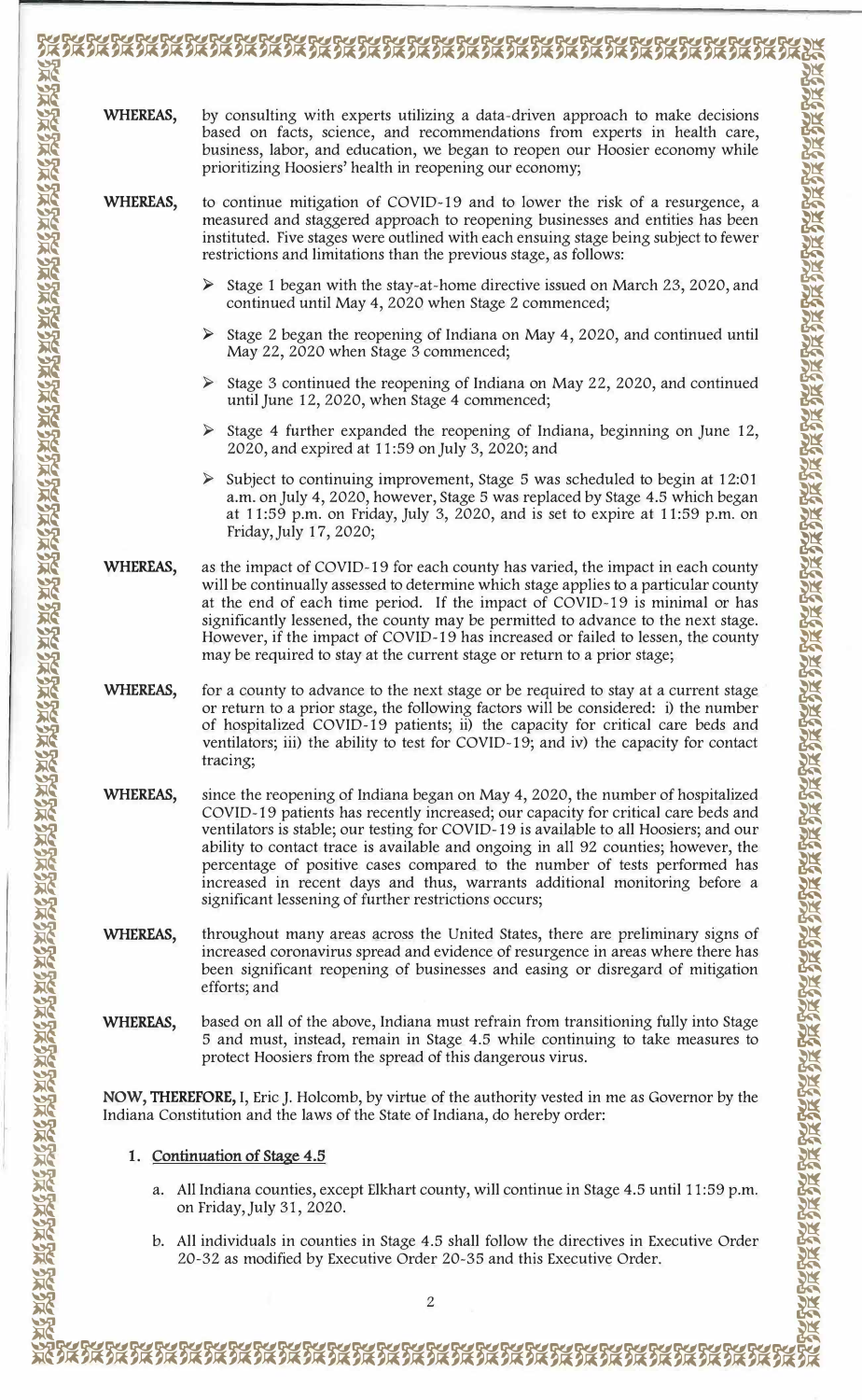- 医无效 医发光发光 医光线 医双胎 医双胎 医双胎 医双胎 医双胎 医双胎 医双胎 医双脑反应
- Individuals in Elkhart county will remain in Stage 4 through 11:59 p.m. on July 31,  $C<sub>1</sub>$ 2020, and must continue to adhere to the directives in Executive Order 20-32, Stage 4.

- d. Executive Orders 20-32 and 20-35 are extended and remain in full force and effect.
- e. Unless otherwise specified, nothing in this Executive Order prohibits a county or political subdivision from imposing more stringent requirements than in this Executive Order or Executive Orders 20-32 & 20-35.

## 2. Additional Requirements for Gatherings and Events

- a. Gatherings and Meetings:
	- As set out in Executive Order 20~32, all public and private meetings or gatherings  $i)$ (outside a single household or living unit or religious service), whether familial, social, governmental, philanthropic or otherwise, may have up to two hundred fifty (250) people provided social distancing requirements can be achieved and maintained and other sanitation measures are implemented at the site where the meeting or gathering occurs. A host of the meeting or gathering is encouraged to ensure a health screening process for attendees is instituted.
	- A "social gathering" is an event, assembly, or convening that brings together  $\overline{11}$ multiple people, individually or from separate households, in a single space, indoors or outdoors, at the same time and in a coordinated fashion where a significant purpose is to interact with others — such as a wedding, family reunion, party, barbecue, picnic, club, banquet, or conference.
	- iii) All gatherings and meetings, including social gatherings, are limited to no more than 250 people.
- b. Special or Seasonal Events:
	- $i)$ A special or seasonal event is an assembly or convening of multiple people from separate households in a single space, indoors or outdoors, at the same time but where the main purpose is not necessarily for individuals to interact with others outside of one's household but to attend a single event and/or events of limited duration - such as weekly summer concerts or movies-in-the-park, fairs, festivals, carnivals, parades, graduation ceremonies, community holiday celebrations, conventions, fundraisers, sport or racing competitions, shows, or other entertainment events.
	- $ii)$ Special or seasonal events scheduled to occur on or after July 23, 2020, and where the total attendance is expected to exceed 250 individuals, must have an event plan approved by local health officials before proceeding.
	- $\overline{iii}$ Event Plan: Event organizers must develop and submit to the local health department a written plan outlining the steps to be taken to mitigate against COVID-19. Each plan must address the following issues:
		- Capacity Limits outlining what steps have been taken and will be taken to a) ensure the overall capacity does not exceed allowable limits set out in Stage 4 or Stage 4.5 and how social distancing will be achieved;
		- $b)$ Guest Information – identifying the appropriate information to be provided to guests to stay home if sick or part of a vulnerable population, engage in social distancing, increase handwashing, etc.;
		- Staff & Volunteer Screening identifying measures to be taken to  $\mathcal{C}$ appropriately screen staff and volunteers for COVID-19 symptoms;
		- Social Distancing Measures identifying measures to be employed to ensure  $\rm d$ attendees engage in social distancing such as use of multiple entrances, designated seating, one-way flow of attendees, ground markings, etc.
		- Increased Sanitation outlining steps to be taken to ensure the event space  $e)$ is appropriately cleaned and sanitized, that high touch areas have increased cleaning, and that additional handwashing or hand sanitizing is available;
		- $f$ Face Coverings – identifying if face coverings are recommended or required; and